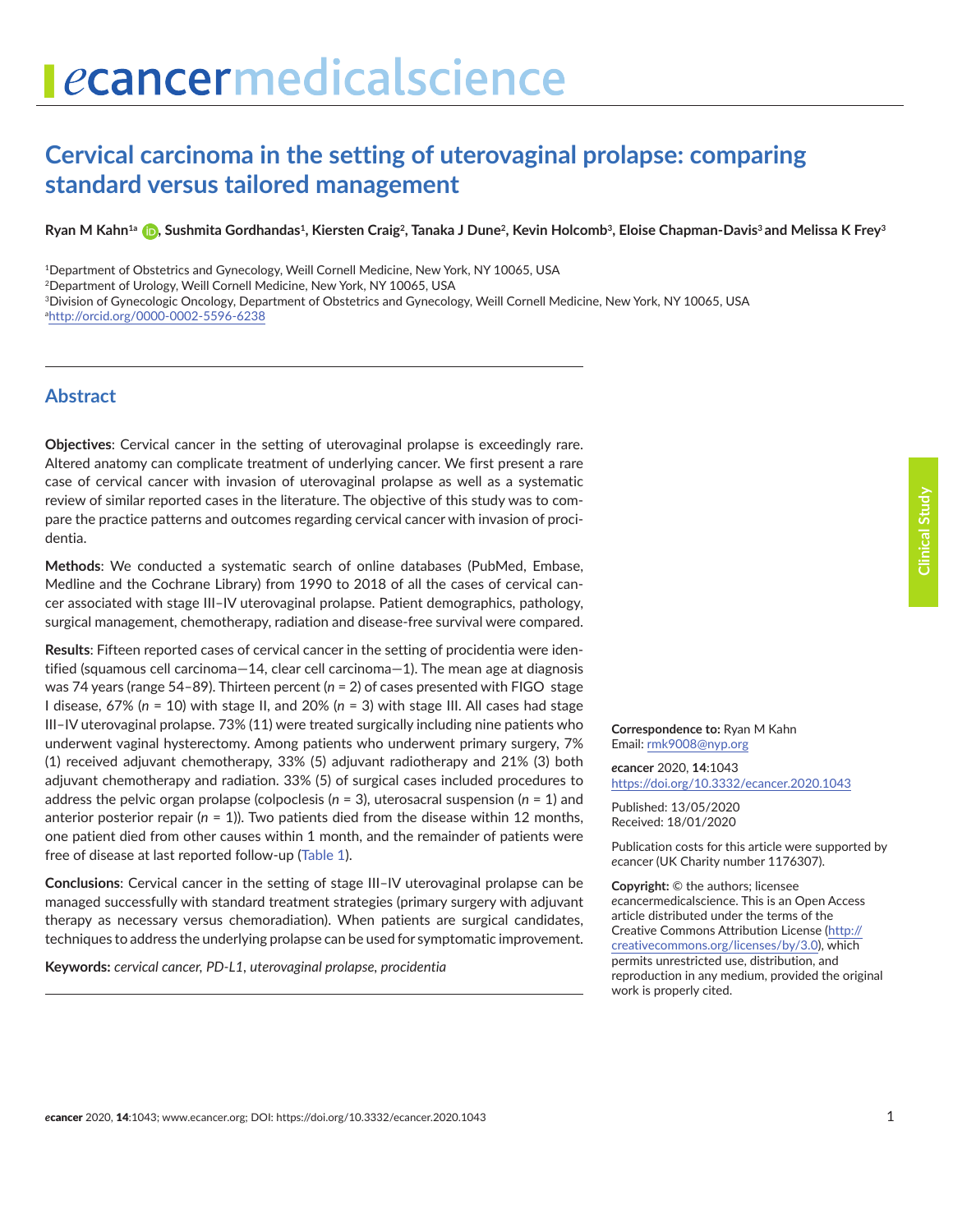# **Introduction**

Worldwide, cervical cancer accounts for an estimated 528,000 new cancer cases and 266,000 deaths each year [\[1\].](#page-6-0) In under-developed regions, cervical cancer is the second most common type of cancer as well as the third most common cause of cancer related deaths [\[2\].](#page-6-0) However, in developed countries with increased screening across the population, cervical cancer represents the 11th most common type of cancer and ninth most common cause of cancer related mortality [\[3\]](#page-6-0). The American Cancer society estimates about 13,240 new cases of cervical cancer will be diagnosed in the United States in 2018, with approximately 4,170 deaths from the disease [\[4\]](#page-6-0). Pelvic organ prolapse is a far more common disease, estimated to occur in roughly 40%–60% of parous women [\[5\]](#page-6-0). The association between cervical cancer and uterovaginal prolapse is an exceedingly rare occurrence in developed countries. There has been minimal literature reported with no current guidelines in regards to the treatment. This is a case-report of cervical carcinoma with invasion of stage IV uterine prolapse and lung metastasis with a full systematic review of the current literature on management patterns and outcomes. This is the first reported case of PD-L1 cervical cancer with invasion of uterovaginal prolapse as well as the first reported case undergoing immunotherapy. Additionally, this is the first complete systematic review performed investigating past cases of cervical cancer associated with pelvic organ prolapse.

# **Case report**

This is a 68 year-old post-menopausal, gravida four para three, with a long standing history of uterovaginal prolapse. The patient was unable to describe the duration of her procidentia but reported that the prolapse began to protrude past the vagina for seven months prior to presentation and has been unable to reduce the mass. The patient then began to note a large malodorous, fungating lesion on the prolapse associated with vaginal bleeding. At time of presentation, physical exam revealed a 14 cm  $\times$  10 cm necrotic mass (Figure 1).



**Figure 1. Image of 14 cm × 10 cm necrotic mass associated with stage 4 uterine prolapse on presentation.**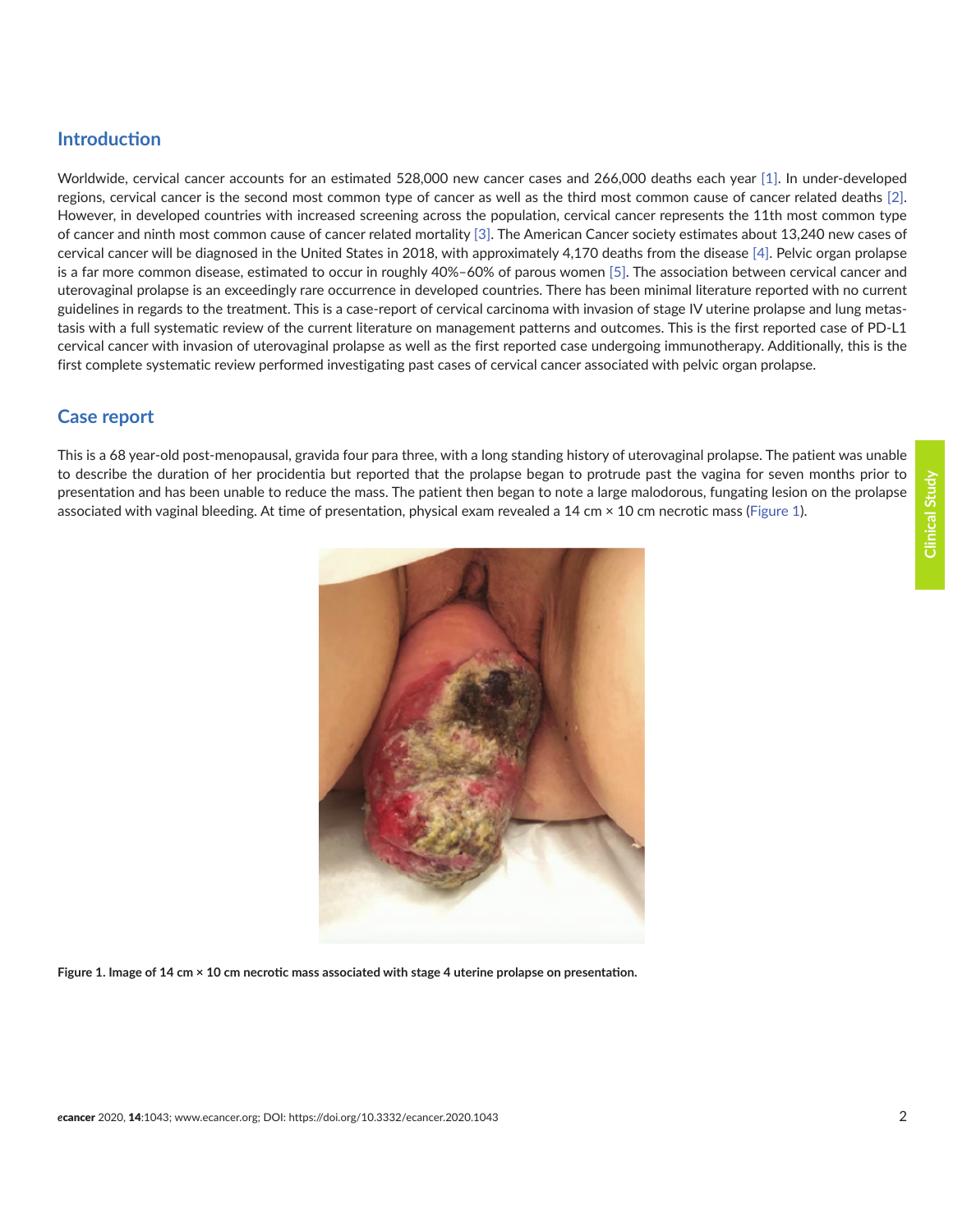A biopsy of the lesion was preformed establishing the diagnosis of invasive squamous cell carcinoma, moderately to poorly differentiated, focally keratinising with a background of high-grade intraepithelial lesion. Computed tomography (CT) of the abdomen and pelvis demonstrated prolapse of part of the bladder, entire uterus and vagina with the gonadal vessels extending inferior to the perineum with two noncalcified lung nodules (8 mm right middle lobe, 5 mm left lower lobe). Follow-up positron emission tomography/computed tomography (PET/CT) showed severe anterior, middle and posterior compartment prolapse with protruded mass with peripheral FDG uptake (Figure 2); hypermetabolic left common iliac, external iliac and obturator lymphadenopathy, few with mild FDG uptake, and mildly FDG avid hilar lymph nodes that are likely reactive.

The patient was diagnosed with stage IIB invasive squamous cell carcinoma of the cervix. Given the finding of PET positive pelvic lymph nodes—along with the size of the tumour—she was not a surgical candidate. The patient underwent four total cycles of weekly Cisplatin 40 mg/m<sup>2</sup> with 16 fractions of pelvic extended field radiation therapy. The evaluation on each office visit demonstrated areas of resolving necrosis with improvement on each subsequent exam. A follow-up PET/CT 2 months after the completion of therapy demonstrated a decrease in degree of hypermetabolic activity associated with cervical mass hypermetabolic pelvic lymphadenopathy with a new 2.7 cm markedly hypermetabolic right upper lobe nodule suspicious for new metastasis. The patient underwent CT-guided fine-needle aspiration biopsy of the right pulmonary nodule. Pathology demonstrated squamous cell carcinoma, likely metastatic. Immunohistochemistry was p40 positive and strongly p16 positive in support of metastatic disease, HPV was negative. Further testing demonstrated positive PD-L1 and received four cycles of pembrolizumab 200 mg. She also began experiencing worsening, persistent lower back pain. MRI of the lumbar spine demonstrated left lumbar vertebral metastasis. The patient died of disease 12 months following diagnosis.



**Figure 2. PET/CT demonstrating severe anterior, middle, and posterior compartment prolapse, with protruded mass with peripheral FDG uptake.**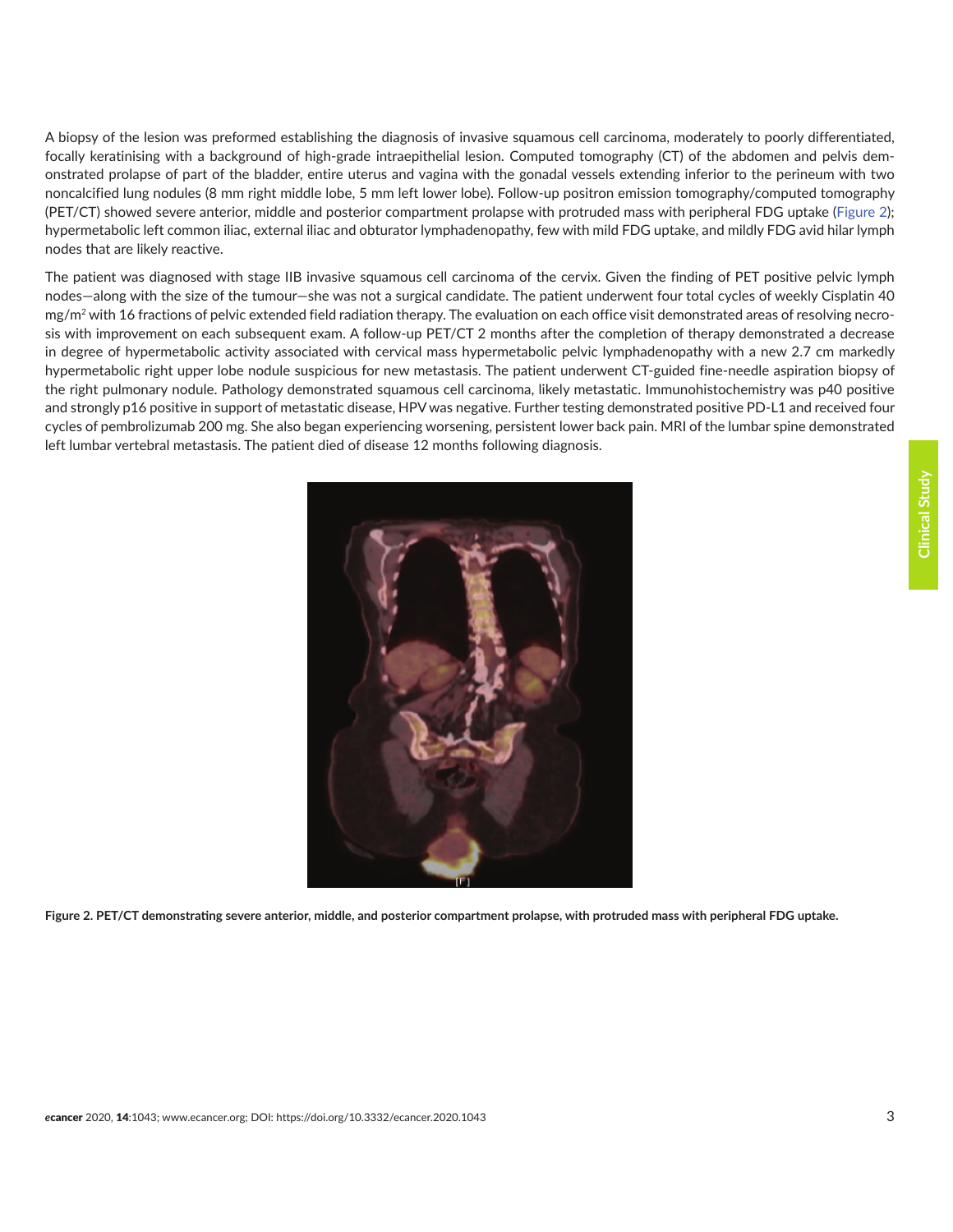# **Method**

This study was registered with PROSPERO, the international prospective register of systematic reviews and followed the guidelines set forth by the preferred reporting items for systematic reviews and meta-analyses (PRISMA) statement.[\[6\]](#page-6-0) A comprehensive literature search was conducted using the following bibliographic databases: Ovid MEDLINE® (In-Process & Other Non-Indexed Citations and Ovid MEDLINE® 1946 to Present), Ovid EMBASE (1974 to present), and The Cochrane Library (Wiley). There were no language, date, or article type restrictions included in the search.

#### *Strategy for search of articles and selection criteria*

This study was registered with PROSPERO, the international prospective register of systematic reviews and followed the guidelines set forth by the PRISMA statement [\[6\].](#page-6-0) A comprehensive literature search was conducted by the institutional medical librarian team on January 11, 2018 using the following bibliographic databases from inception: Ovid MEDLINE® (In-Process & Other Non-Indexed Citations and Ovid MEDLINE® 1946 to Present), Ovid EMBASE (1974 to present), and The Cochrane Library (Wiley). No language, publication date or article type restrictions were included in the search.

Data for the number of patients with cervical cancer with pathology confirmed invasion of uterovaginal prolapse was extracted from each study. Additionally, data on age, race, body mass index, family history criteria, tumour stage, tumour grade and histologic type were obtained where available. Data were entered into and exported from the Covidence online software program. Two independent investigators retrieved the data.

Study proportions were pooled and. Patient characteristics (i.e., age, tumour grade, histology, management and outcomes) were averaged over the studies to provide descriptive information. Publication bias was not assessed in this systematic review. All analyses were performed with the use of GraphPad Prism statistical software (Version 8.2.0)

### **Results**

#### **Discussion**

Tumour invasion of prolapsed uterine corpus is uncommon among cervical cancer cases. Given the lack of reported cases and minimal literature on the topic, uterine corpus tumour invasion is not yet considered as a surgical-pathological risk factor, nor is it considered as a reliable marker for prognosis for women with cervical cancer [\[7\].](#page-6-0) A 2017 study by Matsuo *et al* [\[7\]](#page-6-0) investigated 30 years of national data and identified 837 (4.9%) cases of uterine invasion among 17,074 cases of early-stage cervical cancer who underwent hysterectomy, however, none exhibited invasion of pelvic organ prolapse. This study demonstrated that invasion is typically associated with older age, non-squamous histology, high-grade tumours, larger tumour size and node status. Additionally, invasion was associated with a significant decrease in causespecific survival when compared to cases without invasion [\[7\]](#page-6-0). Given decreased survival outcome among cervical cancer patients with tumour extension to adjacent organs, this study ultimately shows that uterine corpus invasion likely reflects aggressive tumour behaviour.

Cervical cancer invasion of complete uterovginal prolapse is exceedingly rare in developed countries. One of the first reported cases was in 1958 (Rocker *et al*), followed by reports in 1963 (Cabaniss *et al*) and 1972 (Daw *et al*) We performed a systematic review of PubMed, Embase, Medline and the Cochrane Library. A total of 13 reported cases of cancer association with uterovaginal prolapse were identified between 1990 and 2017. Reports ranged from different countries around the world including Austria, Brazil (two cases), France, Germany, India, Italy, Morocco, Portugal, Spain, Taiwan, Turkey and the United States. [Table 1](#page-5-0) lists each study with comparison of characteristics, management and outcomes [\[8–](#page-6-0)[21\]](#page-7-0).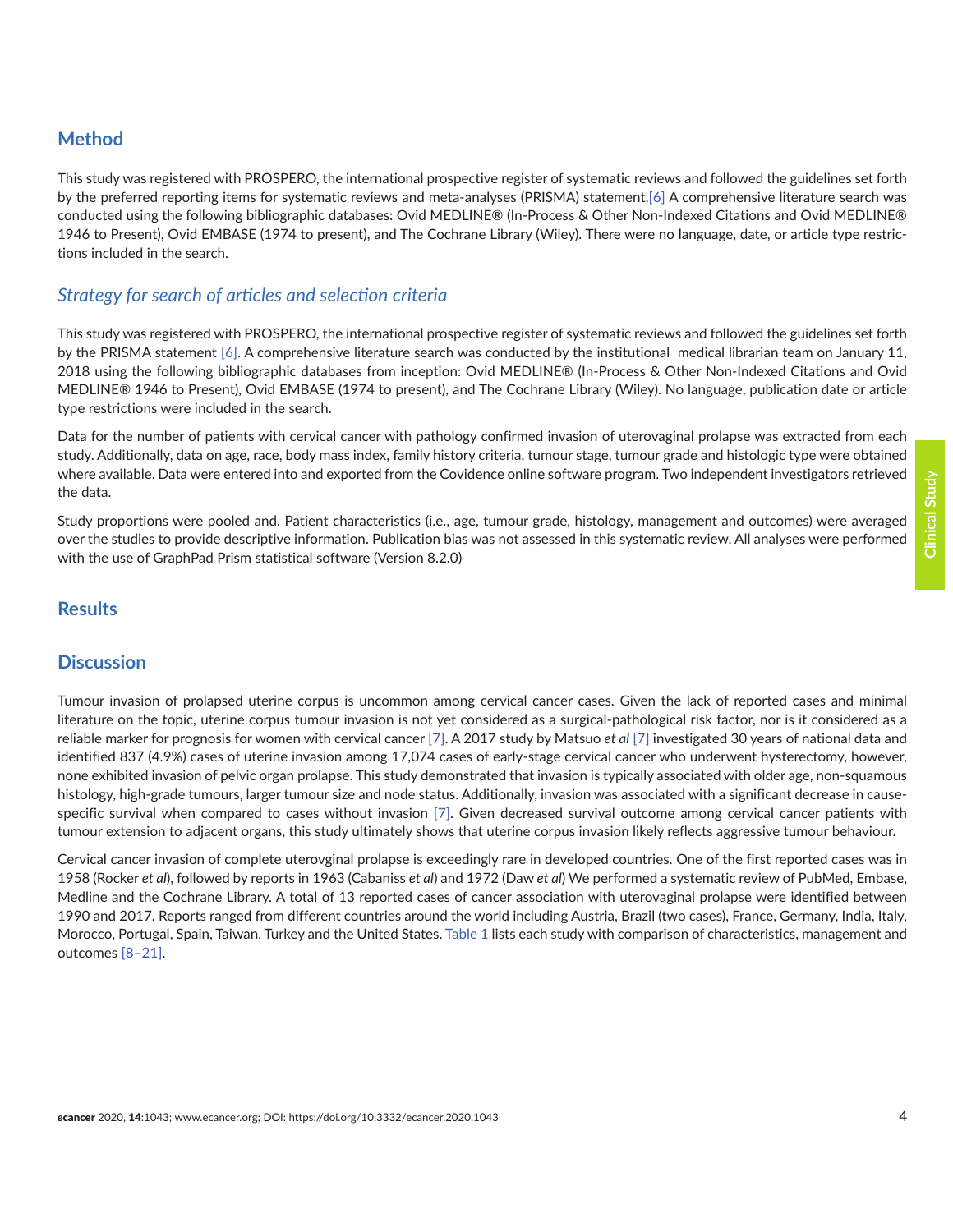| Author                      | Age | Histology                                 | Stage            | rabic 1. Jystematic review data or published cases or caremonia or the cervix associated with proclucifical<br>Surgery                                                  | Chemotherapy/Radiotherapy                                                                                                                                                                                                                                                                | Outcome                                                                                                                                                                                   |
|-----------------------------|-----|-------------------------------------------|------------------|-------------------------------------------------------------------------------------------------------------------------------------------------------------------------|------------------------------------------------------------------------------------------------------------------------------------------------------------------------------------------------------------------------------------------------------------------------------------------|-------------------------------------------------------------------------------------------------------------------------------------------------------------------------------------------|
| Borgas de Silva<br>2001 [8] | 69  | Squamous cell<br>carcinoma                | ΙIΑ              | Radical vaginal hysterectomy<br>with bilateral salpingoo-<br>ophorectomy and vaginal,<br>parametrial resection                                                          | External pelvic radiotherapy at a<br>total dose of 5,000 cGy fractionated<br>over a period of 5 weeks                                                                                                                                                                                    | Free of disease at 2 years, lost<br>to follow-up since                                                                                                                                    |
| Borgas de Silva<br>2001     | 73  | Squamous cell<br>carcinoma                | <b>IIA</b>       | Radical vaginal hysterectomy                                                                                                                                            | External pelvic radiotherapy at a<br>total dose of 5,000 cGy fractionated<br>over a period of 5 weeks                                                                                                                                                                                    | Alive with no signs of recur-<br>rence 2 years after surgery                                                                                                                              |
| Cabrera 2010<br>$[9]$       | 54  | Clear cell ad-<br>enocarcinoma            | IB <sub>2</sub>  | Laparoscopic radical<br>hysterectomy with bilateral<br>salpingo-oophorectomy,<br>pelvic lymphadenectomy<br>and para-aortic lymph node<br>sampling                       | Adjuvant chemoradiotherapy, 46 Gy.<br>Chemotherapy based<br>on 5-fluorouracil plus cisplatin                                                                                                                                                                                             | Alive with no signs of relapse<br>10 months after treatment                                                                                                                               |
| Cheung 2012<br>$[10]$       | 77  | Squamous cell<br>carcinoma                | IIВ              | Total excision                                                                                                                                                          | Post-operative tomoradiation of<br>6,000 cGy in 30 fractions to the<br>pelvis                                                                                                                                                                                                            | Not reported                                                                                                                                                                              |
| Chung 2018<br>$[11]$        | 67  | Squamous cell<br>carcinoma                | IIA <sub>2</sub> | Total vaginal hysterectomy,<br>exploratory laparotomy,<br>bilateral Salpingooophorec-<br>tomy, cancer staging, and<br>intraabdominal uterosacral<br>ligament suspension | Adjuvant chemoradiation                                                                                                                                                                                                                                                                  | Not reported                                                                                                                                                                              |
| Dane 2009<br>$[12]$         | 89  | Squamous<br>cell carcinoma<br>(Verrucous) | <b>IIA</b>       | Resection of the vagina and<br>parametria                                                                                                                               | Did not receive                                                                                                                                                                                                                                                                          | Free of disease at 6 months of<br>follow up                                                                                                                                               |
| Dawkins 2018<br>$[13]$      | 72  | Squamous cell<br>carcinoma                | IIA <sub>2</sub> | Perineorrhaphy, cystocele,<br>enterocele repair, Gellhorn<br>pessary placement                                                                                          | External beam radiation therapy,<br>vaginal brachytherapy. Chemothera-<br>py with cisplatin                                                                                                                                                                                              | Free of disease at 15 months                                                                                                                                                              |
| El-Abbassi<br>2017 [14]     | 79  | Squamous cell<br>carcinoma                | <b>IIIB</b>      | Did not undergo surgery                                                                                                                                                 | Palliative Chemotherapy                                                                                                                                                                                                                                                                  | Dead of Disease at 3 months                                                                                                                                                               |
| Kriplani 1995<br>$[15]$     | 60  | Squamous cell<br>carcinoma                | <b>IIIB</b>      | Did not undergo surgery                                                                                                                                                 | Radiotherapy for a total of 50 Grays,<br>27 fractions over 5.5 weeks                                                                                                                                                                                                                     | Subsequent visit 2 months after<br>completion of radiotherapy<br>did not reveal any disease.<br>Intracavitary radiotherapy was<br>planned but the patient did not<br>return for follow-up |
| Loizzi 2010<br>$[16]$       | 86  | Squamous cell<br>carcinoma                | <b>IIA</b>       | Vaginal hysterectomy with<br>upper vaginectomy in spinal<br>anesthesia due to poor<br>performance status                                                                | Did not receive                                                                                                                                                                                                                                                                          | Died of pulmonary embolism 20<br>days after surgery                                                                                                                                       |
| Pardal 2015<br>$[17]$       | 74  | Squamous cell<br>carcinoma                | <b>IIIB</b>      | Vaginal hysterectomy plus<br>open bilateral iliopelvic<br>lymphadenectomy                                                                                               | Pelvic external beam radiotherapy<br>50Gy/25F plus vaginal brachyther-<br>apy 3×7Gy) and chemotherapy with<br>cisplatin (40 mg/m <sup>2</sup> /weekly). Dis-<br>ease progressed, palliative therapy<br>with paclitaxel (175 mg/m <sup>2</sup> ) plus<br>carboplatin (AUC5) every 3weeks. | Twelve months after the<br>diagnosis the patient was<br>admitted in the hospital due to<br>an insidious onset of altered<br>mental status and end-life care<br>performed                  |

**Table 1. Systematic review data of published cases of carcinoma of the cervix associated with procidentia.**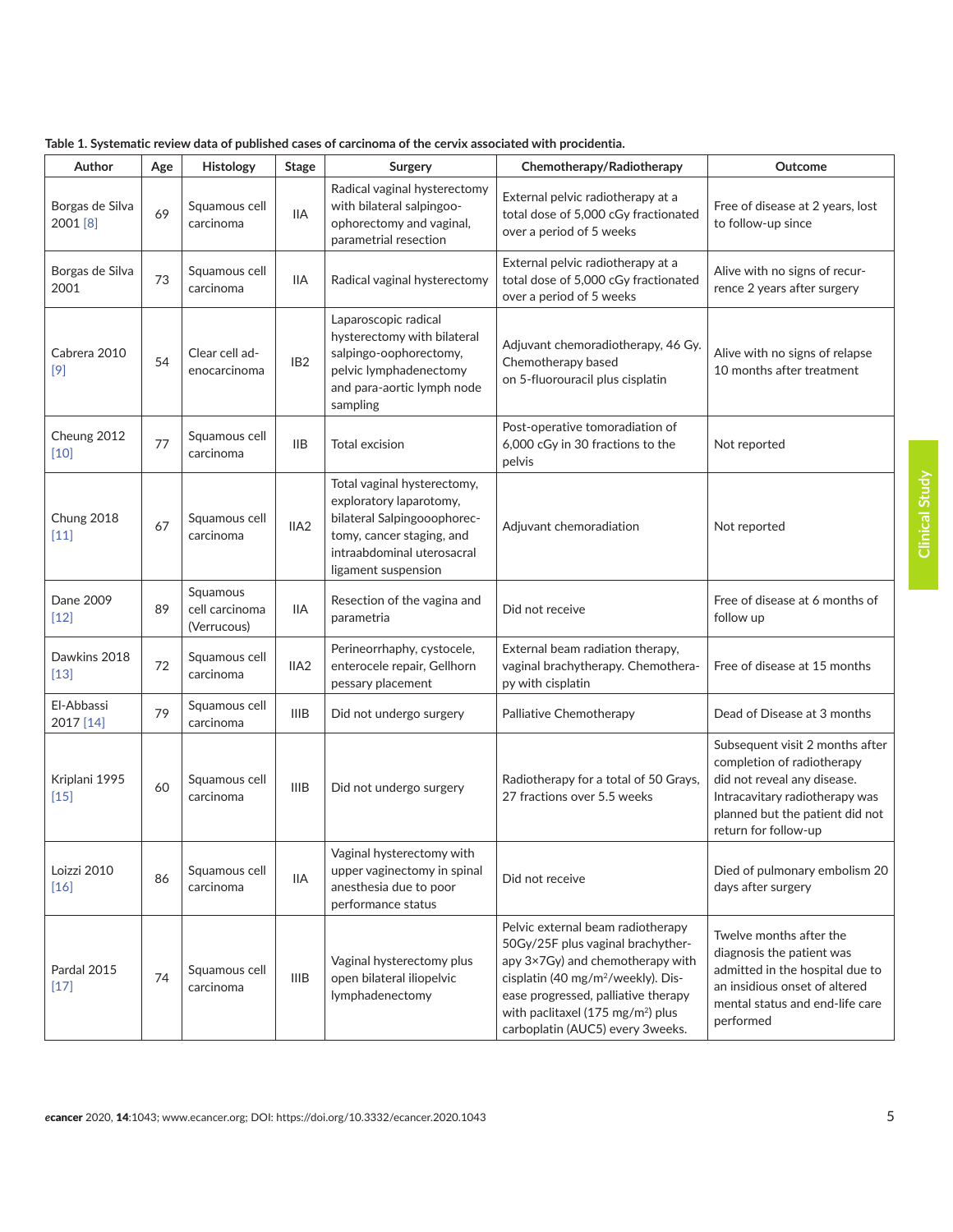| Reimer 2008<br>$[18]$     | 73 | Squamous cell<br>carcinoma | <b>IIA</b>      | Total vaginal hysterectomy<br>and partial colpectomy with<br>colpocleisis                                                          | Combined pelvic radiotherapy with<br>cisplatin        | After five years of follow up,<br>no disease recurrent and pelvic<br>floor stability |
|---------------------------|----|----------------------------|-----------------|------------------------------------------------------------------------------------------------------------------------------------|-------------------------------------------------------|--------------------------------------------------------------------------------------|
| Reisenauer<br>2017 [19]   | 81 | Squamous cell<br>carcinoma | <b>IIA</b>      | Vaginal radical hysterectomy,<br>salpingo-oophorectomy,<br>laparoscopic sentinel pelvic<br>lymphadenectomy, Le Fort<br>colpoclesis | Did not receive                                       | Not reported                                                                         |
| Vieillefosse<br>2014 [20] | 87 | Squamous cell<br>carcinoma | IB <sub>2</sub> | Rouhier proceure: Modi-<br>fied LeFort colopcleisis with<br>hysterectomy                                                           | External pelvic radiotherapy (dosing<br>not reported) | Free of disease at 1 year                                                            |
| Cabanis 1963<br>$[21]$    | 68 | Squamous cell<br>carcinoma | <b>IIB</b>      | $---$                                                                                                                              | $-- -$                                                | Alive with disease at 8 months.<br>lung metastasis                                   |

<span id="page-5-0"></span>**Table 1. Systematic review data of published cases of carcinoma of the cervix associated with procidentia.**

The mean age at diagnosis among the reports is 74.4, ranging from 54 to 89 years of age. 13 of the 14 cases were squamous cell carcinoma of the cervix, one with verrucous features and one reported case of clear cell adenocarcinoma. Two cases presented with Stage I (14.2%), nine with Stage II (64.2%), three with Stage III (21.4%) and none with Stage IV. All had complete uterovaginal prolapse. Two cases did not undergo surgery (both stage IIIB), the third reported case of stage IIIB in Pardal *et al* [\[17\]](#page-7-0) underwent total vaginal hysterectomy and partial colpectomy with colpoclesis. Eight cases underwent vaginal hysterectomy (57.1%), one underwent laparoscopic radical hysterectomy (7.1%). Three cases underwent lymphadenectomy (21.4%). Five surgeries addressed the pelvic organ prolapse (35.7%); one case performed perineorrhaphy, cystocele, enterocele and Gellhorn pessary placement, one case with intraabdominal uterosacral ligament suspension, and colpoclesis performed in three. Three cases did not receive chemotherapy or radiation. Ten cases received pelvic radiotherapy (71.4%), four received a combination of chemoradiation (28.5%)— all with cisplatin and one with 5-fluorouracil plus cisplatin. Patient outcomes were mixed. Seven patients were free of disease throughout follow-up (mean 21.5 months, ranging 6–60 months of follow-up reported). There were three deaths reported, two from disease (14.2%) at 3 and 12 months, and one from pulmonary embolism 20 days following surgery. Three cases did not report on the outcome and one case was last to follow up at 2 months.

Currently, there is no evidence-based management for cervical cancer associated with uterovaginal prolapse. Most reported cases in the literature suggest a radical vaginal hysterectomy with bilateral iliopelvic lymphadenectomy, external pelvic radiation and chemotherapy [\[17\].](#page-7-0) The decision for management must consider staging, the extent of spread, degree of procidentia and cystocele-rectocele involvement with risk of visceral injury following radiotherapy. The patient described above underwent PD-L1 testing with an attempt at alternative immunotherapy in hopes to optimise treatment. In June, 2018, the Food and Drug Administration approved pembrolizumab (Keytruda) with advanced, PD-L1-positive cervical cancer with progression while on or following chemotherapy. This decision was based on data from the Phase II KEYNOTE-158 trial which demonstrated an overall response rate of 17% (27% among patients with ≥27 weeks of follow-up) in advanced cervical squamous cell carcinomas [\[22\].](#page-7-0) This case further demonstrates the need for more literature surrounding cervical cancer with uterine invasion, especially associated with pelvic organ prolapse, in order to determine the most effective therapies.

# **Conclusion**

Overall, cervical cancer with invasion of uterovaginal prolapse is exceedingly rare in developed countries. There have been a total of 13 reported cases in the literature of cervical cancer association with uterovaginal prolapse between 1990 and 2017, each with various treatments and outcomes. There are no current management guidelines for cervical cancer with invasion of pelvic organ prolapse. As demonstrated from this study, management varies widely across the literature. However, a majority of cases underwent vaginal hysterectomy (57.1%) and pelvic radiotherapy (71.4%). The case reported above demonstrates the need to pursue additional biomarkers and therapies among this rare population. Especially, given the recent approval of pembrolizumab for advanced, PD-L1-positive cervical cancer with progression while on or following chemotherapy, PD-L1 testing and immunotherapy options should be considered. Further studies are necessary to further identify effective treatment strategies of uterovaginal prolapse associated with carcinoma of the cervix.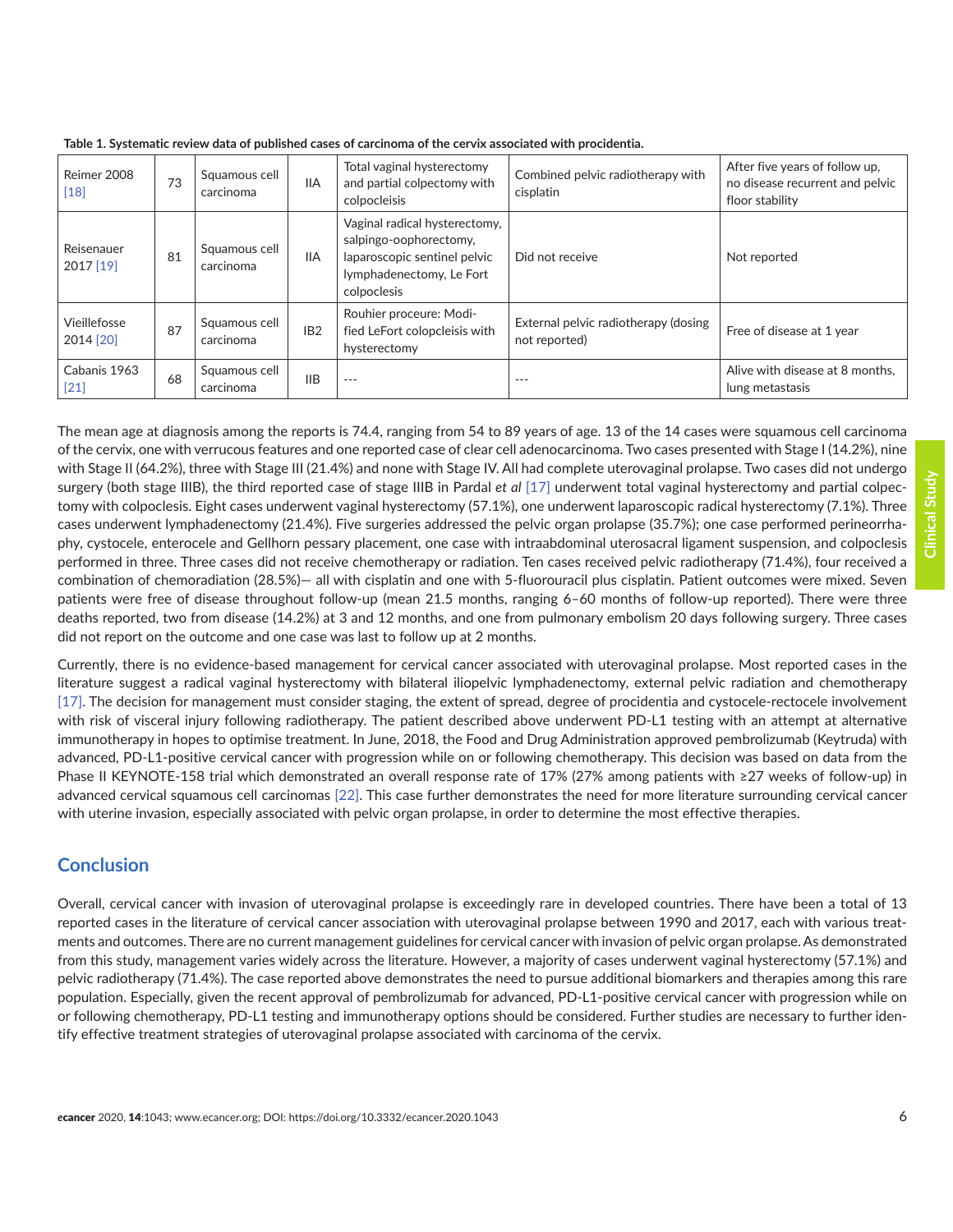# <span id="page-6-0"></span>**Conflicts of interest**

The authors have no conflicts of interest to disclose.

# **Funding declaration**

This study received no funding.

# **Author contributions**

Ryan M Kahn M.D., M.H.S: project development; data collection or management; data analysis; manuscript writing/editing. Kiersten Craig M.D: project development; data collection or management; data analysis; manuscript writing/editing. Tanaka J Dune M.D: project development; data collection or management; data analysis; manuscript writing/editing. Kevin Holcomb: project development; data collection or management; data analysis; manuscript writing/editing. Eloise Chapman-Davis M.D.: project development; data collection or management; data analysis; manuscript writing/editing. Melissa K Frey M.D.: project development; data collection or management; data analysis; manuscript writing/editing.

#### **References**

- 1. **Cervical cancer. Estimated incidence, mortality and prevalence worldwide in 2012** [[http://globocan.iarc.fr/Pages/fact\\_sheets\\_cancer.](http://globocan.iarc.fr/Pages/fact_sheets_cancer.aspx ) [aspx\]](http://globocan.iarc.fr/Pages/fact_sheets_cancer.aspx )
- 2. **WHO/ICO Information Center of HPV and Cervical Cancer (HPV Information Center). Human Papillomavirus and Related Cancers in the World. Summary Report 2010** [\[http://www.who.int/hpvcentre/en](http://www.who.int/hpvcentre/en )]
- 3. Torre LA, Bray F, and Siegel RL, *et al* (2015) **Global cancer statistics, 2012** *CA Cancer J Clin* **65**(2) 87–108 [https://doi.org/10.3322/](https://doi.org/10.3322/caac.21262 ) [caac.21262](https://doi.org/10.3322/caac.21262 ) PMID: [25651787](http://www.ncbi.nlm.nih.gov/pubmed/25651787)
- 4. *Key Statistics for Cervical Cancer* (2018) (Atlanda: American Cancer Society) [\[www.cancer.org/cancer/cervical-cancer/about/key-statis](file:///C:\Users\ryanmatthewkahn\Desktop\eCancer Proceidentia\www.cancer.org\cancer\cervical-cancer\about\key-statistics.html)[tics.html](file:///C:\Users\ryanmatthewkahn\Desktop\eCancer Proceidentia\www.cancer.org\cancer\cervical-cancer\about\key-statistics.html)]
- 5. Maher C, Feiner B, and Baessler K, *et al* (2013) **Surgical management of pelvic organ prolapse in women** *Cochrane Database Syst Rev* (4) Cd004014 PMID: [23633316](http://www.ncbi.nlm.nih.gov/pubmed/23633316)
- 6. Liberati A, Altman DG, and Tetzlaff J, *et al* (2009) **The PRISMA statement for reporting systematic reviews and meta-analyses of studies that evaluate healthcare interventions: explanation and elaboration** *BMJ* **339** b2700 [https://doi.org/10.1136/bmj.b2700](https://doi.org/10.1136/bmj.b2700 ) PMID: [19622552](http://www.ncbi.nlm.nih.gov/pubmed/19622552) PMCID: [2714672](http://www.ncbi.nlm.nih.gov/pmc/articles/PMC2714672)
- 7. Matsuo K, Machida H, and Blake EA, *et al* (2017) **Significance of uterine corpus tumor invasion in early-stage cervical cancer** *Eur J Surg Oncol* **43**(4) 725–734 [https://doi.org/10.1016/j.ejso.2017.01.017](https://doi.org/10.1016/j.ejso.2017.01.017 ) PMID: [28215507](http://www.ncbi.nlm.nih.gov/pubmed/28215507)
- 8. da Silva BB, da Costa Araújo R, and Filho CP, *et al* (2002) **Carcinoma of the cervix in association with uterine prolapse** *Gynecol Oncol* **84**(2) 349–350 [https://doi.org/10.1006/gyno.2001.6503](https://doi.org/10.1006/gyno.2001.6503 ) PMID: [11812100](http://www.ncbi.nlm.nih.gov/pubmed/11812100)
- 9. Cabrera S, Franco-Camps S, and García A, *et al* (2010) **Total laparoscopic radical hysterectomy for cervical cancer in prolapsed uterus** *Arch Gynecol Obstet* **282** 63–67 [https://doi.org/10.1007/s00404-010-1472-7](https://doi.org/10.1007/s00404-010-1472-7 ) PMID: [20405294](http://www.ncbi.nlm.nih.gov/pubmed/20405294) PMCID: [7103181](http://www.ncbi.nlm.nih.gov/pmc/articles/PMC7103181)
- 10. Cheung WK, Ho MP, and Wei MC, *et al* (2012) **Association between uterine prolapse and cervical squamous cell carcinoma in an elderly adult** *J Am Geriatr Soc* **60**(9) 1775–1777 [https://doi.org/10.1111/j.1532-5415.2012.04139.x](https://doi.org/10.1111/j.1532-5415.2012.04139.x ) PMID: [22985150](http://www.ncbi.nlm.nih.gov/pubmed/22985150)